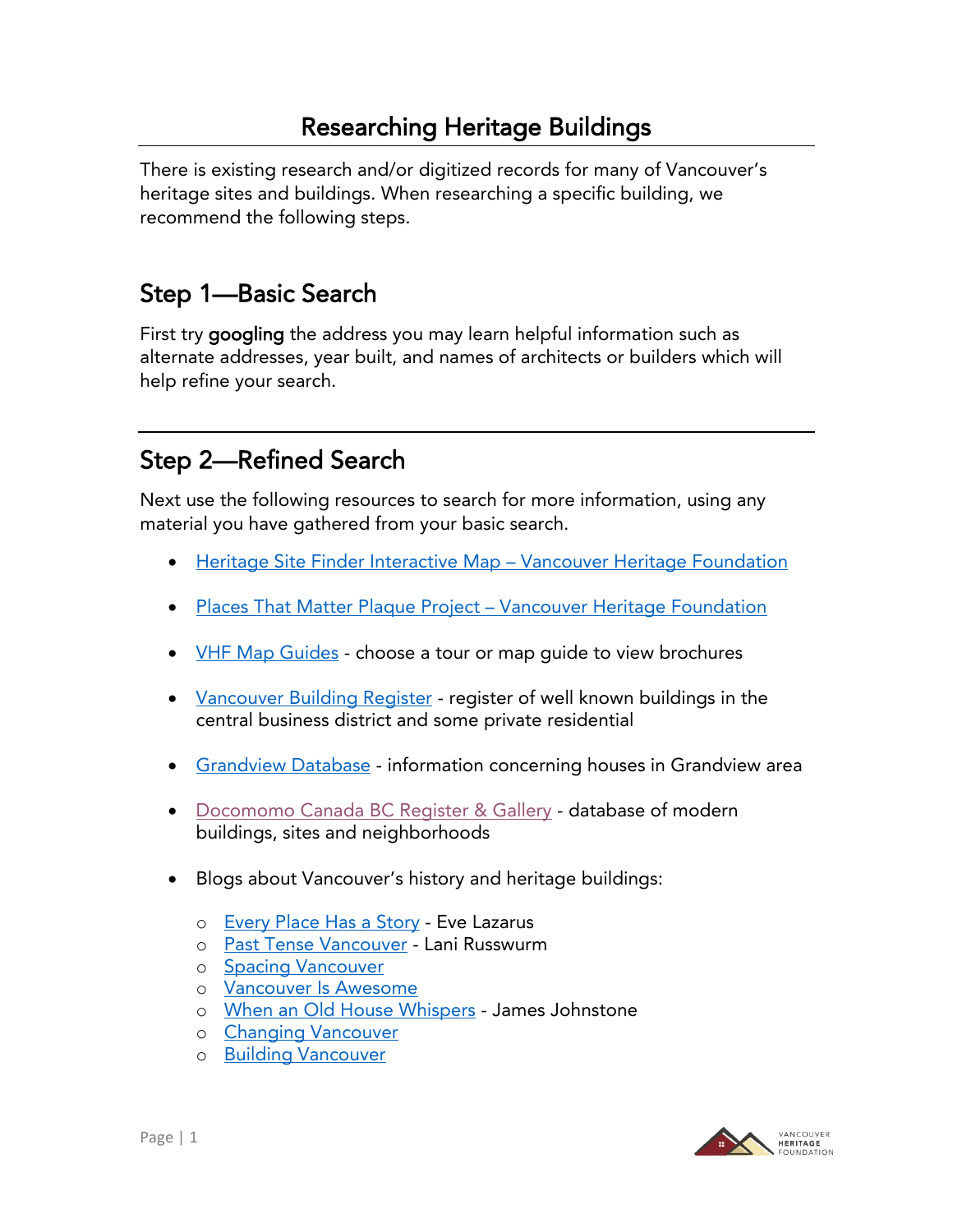- Publications:
	- o Exploring Vancouver: the Architectural Guide by Harold Kalman & Robin Ward
	- o Vancouver Heritage Inventory Phase II 1986 Summary Report (in VHF office only)
	- o Building the West: Early BC Architects by Don Luxton
- Search the [VHF Reading Room,](http://www.vancouverheritagefoundation.org/reading-room/) Vancouver Public Library Catalogue or your local library for more books.

Notable authors to search:

- − John Atkin
- − Michael Kluckner
- − Donald Luxton
- Eve Lazarus
- − Chuck Davis
- − Harold Kalman
- − Aaron Chapman

#### Step 3

If you need more information or could not find anything published about your building continue your investigation with the following:

- [VanMap](http://vancouver.ca/your-government/vanmap.aspx) geo-rectified map of Vancouver that is good for verifying legal descriptions and locations of addresses. If the lot existed before 1912 it will be visible on the 1912 Goad's Fire Insurance Map layer
- [Building Permit Database](http://permits.heritagevancouver.org/) records include year of issued permit, architect, owner, type of permit, and cost of construction
- [BC City Directories](https://bccd.vpl.ca/?msclkid=87ea0ccec4f111ec8c528792d2262312) list of addresses and their occupants 1860-1955
- [BC Vital Statistics](http://search-collections.royalbcmuseum.bc.ca/Genealogy) records of births, deaths and marriages
- [City of Vancouver Archives](http://vancouver.ca/your-government/discover-your-homes-history.aspx) (search online for documents but note that not all are digitized)
	- o Vancouver Schools Inventory
	- o Heritage Advisory Committee (minutes, reports, data sheets and photographic inventory containing info of buildings considered by the committee for heritage designation)

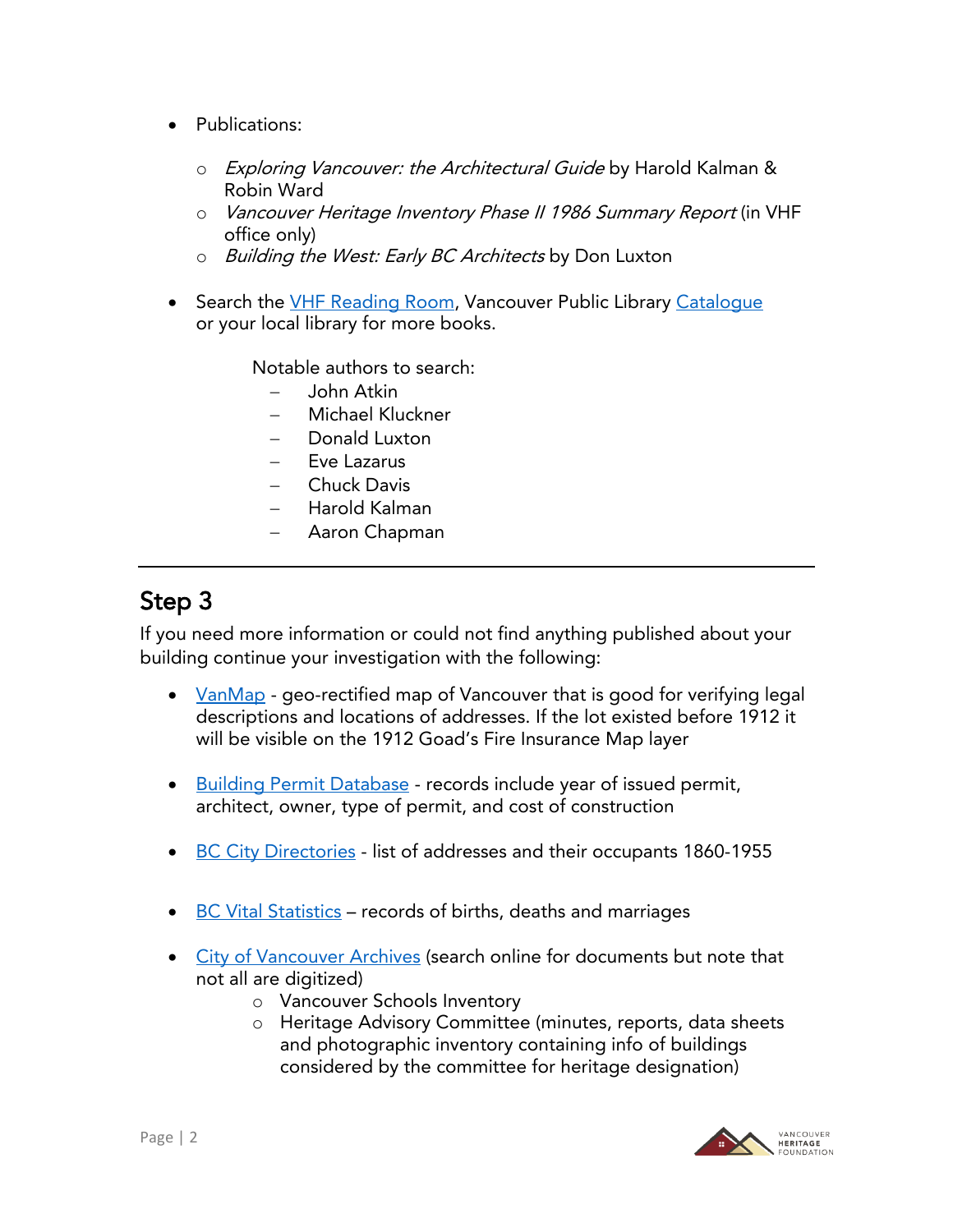- o Vancouver's Building Heritage by Nancy Oliver (description of streetscapes and heritage buildings throughout Vancouver, appendix of architects, appendix of buildings built prior 1900)
- o Private Papers and Pamphlets (research projects on buildings throughout Vancouver)
- o Water Permits
- o Property tax Assessment records

The Heritage Group in the City of Vancouver's Department of Planning, Urban Design & Sustainability may have additional information available on Vancouver Heritage Register-listed buildings. Contact [Maxine.schleger@vancouver.ca](mailto:Maxine.schleger@vancouver.ca) regarding access to this information.

- [Transcribimus/Global Civic](https://transcribimus.ca/our-work/) early civic documents of Vancouver
- Land Titles detailed information of each land title can be accessed through the [Land Title Survey Authority](https://ltsa.ca/) \*fees for each transaction researched\*
- [Census Records](http://www.bac-lac.gc.ca/eng/census/Pages/census.aspx) to find people, does not directly relate to buildings
- [Newspapers](https://go.proquest.com/Access_BCHistoricalNewspapers/) searchable databases of 3 BC newspapers, ranging from 1884-2010

## Helpful Research guides

- [Vancouver Public Library Guide to Geneology](https://www.vpl.ca/guide/genealogy-and-family-history?msclkid=edec7560c4f111ecbed01858fc78d626) and Family History
- [Heritage Vancouver Permit Database FAQ](http://permits.heritagevancouver.org/faq/) scroll down to Further Resources
- New Westminster Heritage'[s Guide to Researching Old Houses](http://www.nwheritage.org/heritagesite/homes/content/research.htm)
- [North and West Vancouver Guide to Heritage House Research](https://www.northshoreheritage.org/research-your-home)
- [Researching Heritage Buildings](http://parkscanadahistory.com/series/saah/researching-heritage-buildings-1983.pdf) Parks Canada
- <u>[Vancouver Historical Society](http://www.vancouver-historical-society.ca/)</u> will give research advice, email [info@vancouver-historical-society.ca](mailto:info@vancouver-historical-society.ca)